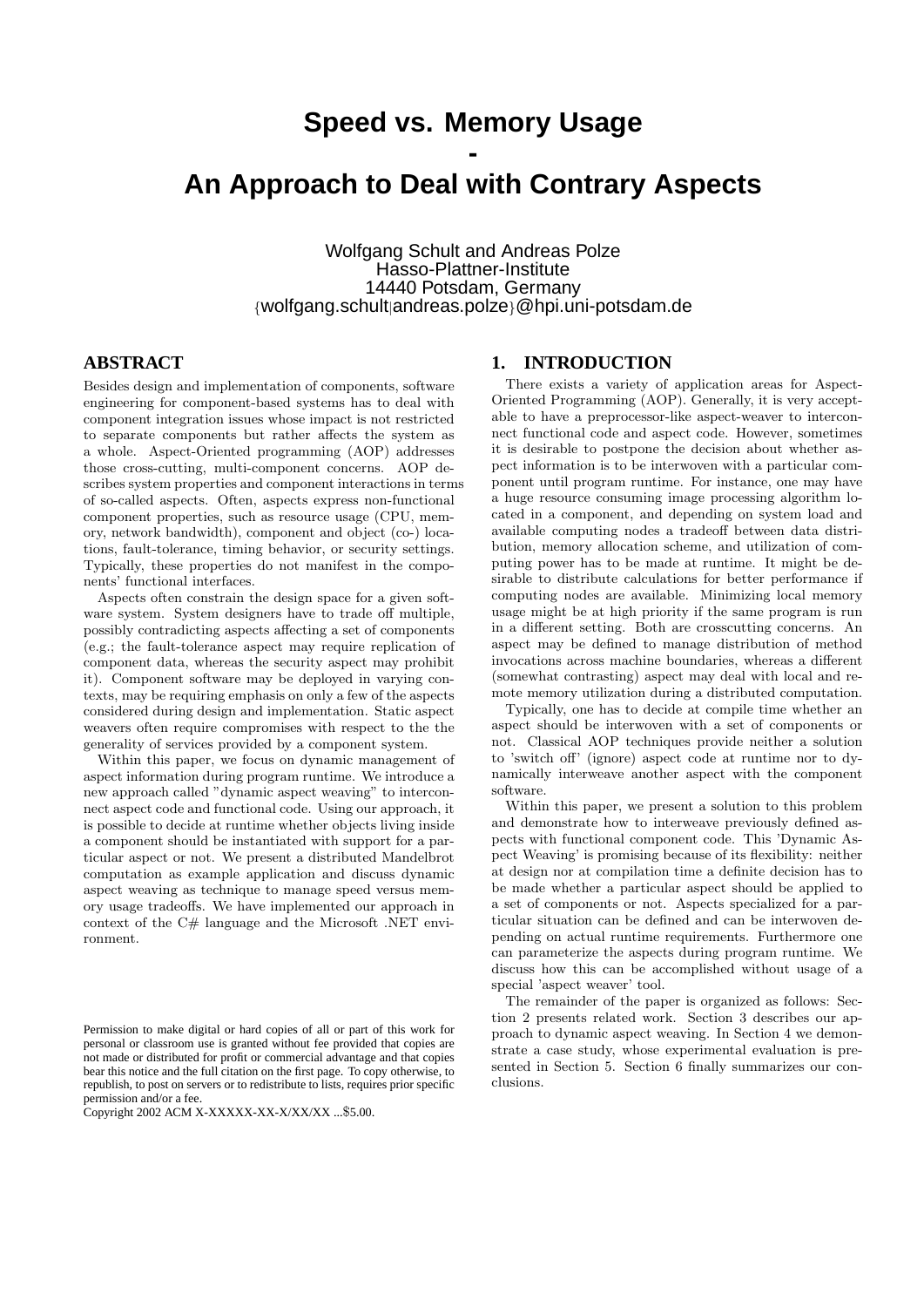# **2. RELATED WORK**

The concept of aspect-oriented programming (AOP) offers an interesting alternative for specification of non-functional component properties (such as fault-tolerance properties or timing behavior). There exists a variety of language extensions to deal with AOP. One of which, AspectJ [13], a Java extension, can be cited as the most prominent example. The central concept of most AOP-frameworks is a join point model described in [12][5].

Dynamic join points are an extension of the original AOP model which allows dealing with dynamic informations during runtime [9]. A dynamic joinpoint allows definition of conditions which are evaluated at runtime. Depending on the result, aspect code may be executed or not.

Mehmet Aksit has developed the composition filters object model, which provides control over messages received and sent by an object [3][1]. In this work, the component language follows traditional object-oriented programming techniques, the composition filters mechanism represents an aspect language that can be used to control a number of aspects including synchronization and communication. Most of the weaving happens during runtime.

The authors have implemented a static aspect weaver, which uses the unmanaged metadata interfaces from .NET to interweave aspect code [20].

A restricted technique for dynamic aspect weaving for .NET has been described in [15]. However, this solution uses the current internal debug interfaces of the .NET framework implementation to interweave aspect code during runtime and is therefore less general and portable than our approach.

# **3. DYNAMIC ASPECT WEAVING**

Dynamic aspect weaving means that a component (a target class) and an aspect class will become interwoven during runtime. There is no need for the aspect class to have a priori knowledge about the target class and vice versa. To understand how the weaving process works, some notions have to be defined.

#### **3.1 What is an Aspect Class?**

An aspect description for a set of components focuses on crosscutting concerns. In our case, an aspect is a simple  $C#$  class derived from the base class **Aspect**. It will be called aspect class. Aspect classes may implement methods, properties, and member variables. In any case, an aspect class describes a way to modify the behavior of another class (the so-called target class). Therefore, it is not meaningful to instantiate an aspect class on its own. It rather has to be instantiated jointly with a target class. This process is called dynamic aspect weaving. Its technical details will be described later in this section.

#### **3.2 Connection Points**

As mentioned above, an aspect class works only in conjunction with an instance of another class. At a connection point both will become interwoven. Methods of the aspect class can be identified as connection points, which is indicated by the C# call attribute above the method definition in the aspect class. The call attribute is defined as follows:

#### [call(Invoke.*InvokeOrder* {, Alias=AliasName})]

During dynamic aspect weaving, each of the connection points inside an aspect class will become interwoven with a target

class' method if at least one of the following requirements is met:

- 1. The method name and the signature are equivalent.
- 2. If there is an AliasName defined, and the method name from the target class is the same as the alias, and the signatures of both are equivalent.
- 3. If there is an AliasName and the alias contains a wildcard at the end, or the signature of the Aspect class method contains wildcards, and the target method matches.

The following example demonstrates requirement 1:

[call(Invoke.Instead)] void mymethod(int i) { /∗ ... ∗/ }

In this case any target method mymethod with one int as parameter and void as result will interweave with this method in the aspect class.

To demonstrate requirement 2 let us assume that one defines Alias="myspecialmethod" for a method. This results in interveaving all target methods named myspecialmethod with an int parameter and a void with the annotated method in the aspect class.

Requirement 3 basically says that if one modifies the alias to Alias=" $m\mathbf{v}^*$ " every target method beginning with "my" and the same parameters will become interwoven. Furthermore one can use *signature wildcards*. A wildcard for the result type is object, and for the parameters params object[], this is like a method with variable arguments. An alias has to be defined in order to flag the argument list params object[] as wildcard. The following connection point:

[call(Invoke.Instead, Alias="\*")] object catchall(params object[] args)

will become interwoven with every method in the target class and args will contain each parameter one passes through the method. For instance, if the target class has a method void f(int i, double d), then  $\arg s/0$  will contain i and  $\arg s/1$ will contain d after the method is called.

Now, since we have described the rules for interweaving connection points with target methods, we are focusing on the actual algorithm implementing dynamic aspect weaving. This is described by the InvokeOrder parameter of the call attribute. There are three possibilities:

- Invoke.Before: The aspect method of the connection point will be invoked before the target method will be called.
- Invoke.After: As to be expected, the aspect method will be invoked after the target method has been called.
- Invoke.Instead: The target method will not be called automatically - but can be called from inside the aspect method.

The first two cases are useful if one wants to trace method calls only. The last case is to be used in order to gain full control over the target method's behavior.

#### **3.3 Aspect Context**

When defining an Invoke.Instead connection point, one needs a mechanism to call the appropriate target class method.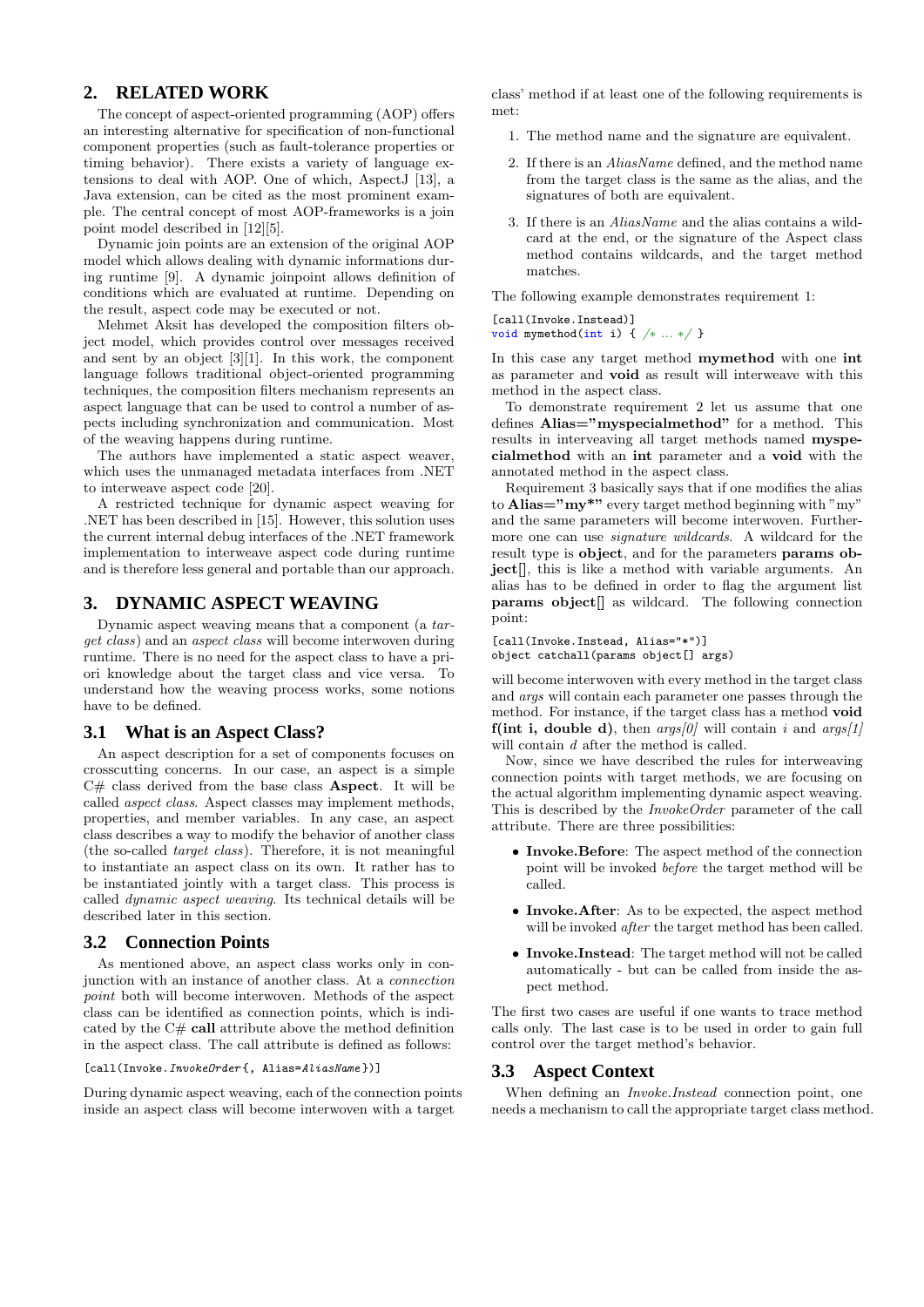The problem is that neither the type of the target class (the aspect class can become interwoven with any type) nor, in some cases, the signature of the called method (this is when one uses signature wildcards) are known. The solution is to define a Context property in the Aspect base class. This property allows access to an object of type AspectContext which contains the required information. There are two methods defined for AspectContexts:

```
public object Invoke(params object[] args )
```
public object InvokeOn(object target , params object[] args )

The first simply invokes the target class' method on an object with the given parameters. The second method allows to invoke the target method on a different, arbitrarily choosen instance (target) of the target class. This is useful if there are special instances of the target class stored in the aspect code, and one wants to invoke these.

#### **3.4 Implementation Issues**

Within the previous section, we have introduced our notions of an aspect class, of connection points, and of object contexts. Here, we are going to discuss our implementation of those concept. Our approach relies on a number of language features, namely:

- Support of attribute definition.
- Support of reflection to analyse the target class' and the aspect class' signatures (methods and their parameter types).
- Runtime code generation to emit the interwoven class.

We have implemented our solution based on Microsoft .NET. The Microsoft .NET runtime environment allows to generate, load, and run code on the fly. This code can be presented to the environment in an intermediate language (IL). There exist a variety of programming languages which support .NET and map on the same intermediate language. Since our approach it is possible to interweave an aspect written in one language (say  $C++$ ), with a component written in a different .NET language (say Pascal).

We have implemented our technique for dynamic aspect weaving in a .NET library. This library provides several classes and attributes defined within the namespace Aspects:

- Aspect is the base class for all defined aspects.
- Weaver is a class which implements the weaving functionality.
- Call is an attribute to define connection points.
- AspectContext allows invocation of instance methods via Aspect.Instance.

# **3.5 The Dynamic Aspect Weaver**

As described above, the Aspects namespace contains a class called Weaver. It provides special functions to interweave an AspectClass with a specified target class:

```
static object Weaver.CreateInstance(
```

```
Type classtype )
```


```
static object Weaver.CreateInstance(
 Type classtype ,
 params object[] args )
```
static object Weaver.CreateInstance( Type classtype , params object[] args , Aspect aspect )

static object Weaver.CreateInstance( Type classtype , params object[] args , Aspect[] aspectarr )

The first and the second version generate an instance of class classtype. The objects in arg are the constuctor parameters for the target class. The last two versions of CreateInstance have an additional parameter *aspect* respectively *aspectarr*, which allows passing of an instance of the AspectClass as argument. A possible call would look like:

```
A a=Weaver.CreateInstance(typeof(A), null, new MyAspect
    ()) as A;
```
In the first two versions of CreateInstance, the aspect parameter is given implicitely as an attribute. The following lines have the same effect as the sample above:

```
[MyAspect]
class A
{ /∗ ... ∗/ }
/∗ ... ∗/
```
A a=Weaver.CreateInstance(typeof(A), ...) as A;

Giving the aspect instance explicitly as a parameter to CreateInstance is more flexible than naming it via attribute - as the aspect and its parameters can be identified at runtime. The code implementing dynamic aspect weaving first looks for a custom attribute derived from Aspect. If there is no aspect given, the *CreateInstance* call is equivalent to **new**  $A(args)$ . What happens during the creation is illustrated in Figure 1. The weaver looks for connection points and tries to join them with the target class' methods as described above. With this information, it builds a new type, and creates a new instance of this type. As final step of a call to CreateInstance, the method Aspect.ctor will be called. This method can be overriden and has the following signature:

```
virtual void ctor(Weaver weaver , object target , params
    object[] args )
```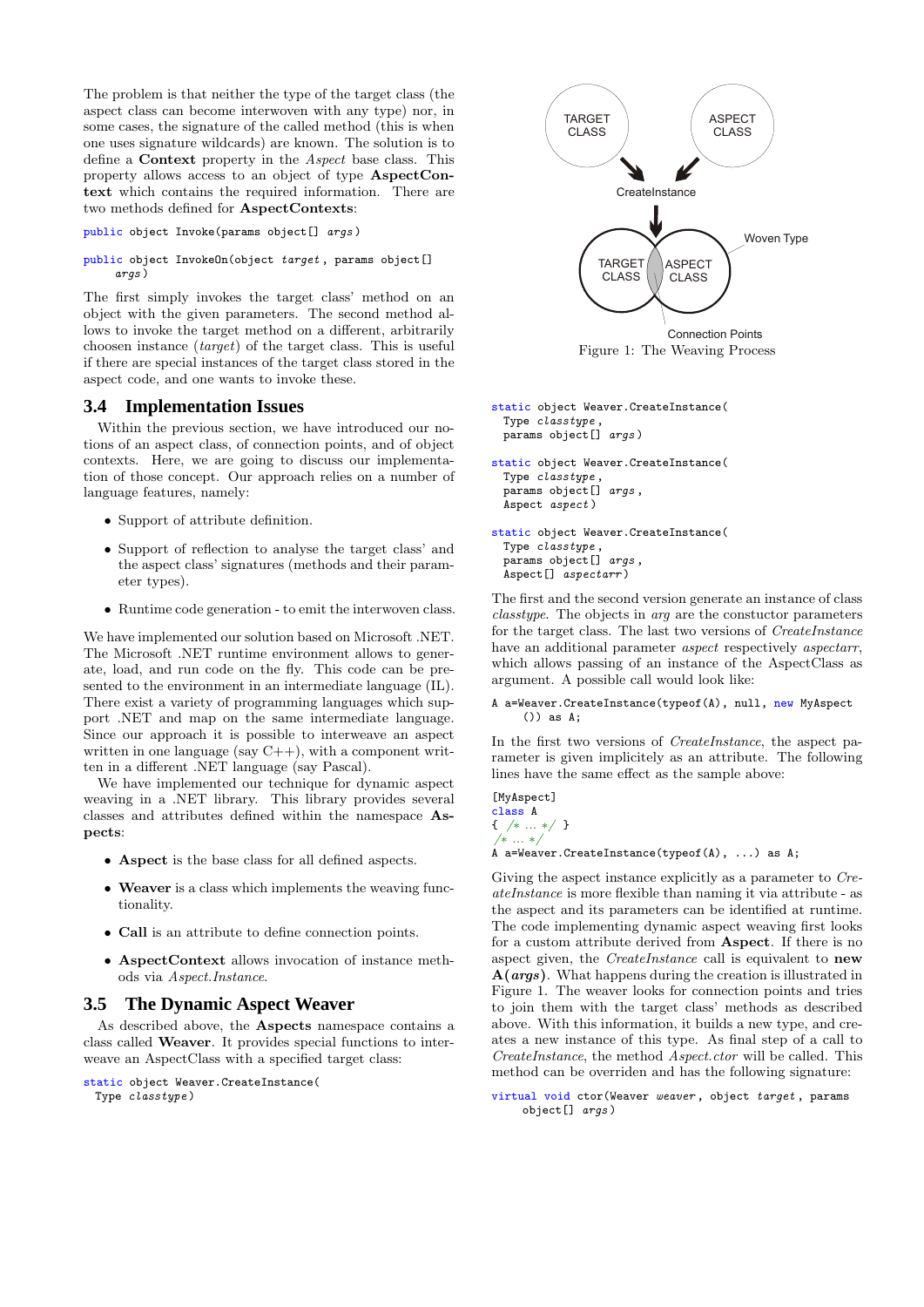

Inside the method, the parameters have the following meaning:

- weaver is the aspect weaver itself.
- *target* is the new interwoven instance.
- *args* are the constructor parameters.

Finally, the newly constructed and interwoven object instance will be returned to the caller.

# **4. CASE STUDY - OPTIMIZING RESOURCE USAGE**

Listing 1 shows a  $C#$  class which calculates a Mandelbrot set [18]. The input for the algorithm is a filename, a bounding box, and a resolution.

```
public class Mandelbrot
{
     // calculates a given point of the Mandelbrot matrix
 private byte CalculatePoint(double x, double y) { /∗ ...∗/ }
     only this method is accessible from outside
     it calculates the matrix and
  \sqrt{2/3} stores the result to the hard disk
 public virtual void Calculate(string filename, double x1,
        double y1, double x2, double y2, int xRes, int yRes)
  {
    double dAddx=(x2-x1)/((double)xRes);
    double dAddy=(y2-y1)/((double)yRes);
    Byte[] matrix=new Byte[yRes*xRes];
    for(int y=0;y<yRes;y++)
    {
      x2=x1;
      for(int x=0; x < xRes;x++){
        matrix[xRes*y+x]=CalculatePoint(x1,y1);
        x1+=dAddx;
      }
      y1+=dAddy;
      x1=x2:
    }<br>FileStream fs=new FileStream(filename, FileMode.Create,
          FileAccess.Write);
    fs.Write(matrix,0,matrix.Length);
    fs.Close();
 }
}
Calculate (...) CY<br>
Calculate (...) CY<br>
Needed Needed Needed Needed Associations (...) The main of the state of the state of the state of the state of the state of the state of the state of the state of the state of the s
```
Listing 1: The Mandelbrot Class

Figure 2 illustrates the behavior of our Mandelbrot computation: The algorithm first calculates the whole Mandelbrot set in memory and then stores it to the hard disk. For small resolutions this is fine. But what happens if the resolution is increased? The amount of memory consumed will increase polynomial (one needs  $cx*cy$  memory storage). A possible solution is to rewrite the algorithm. But under certain circumstances, there is not the possibility to do that (i.e. the algorithm exists as binary only), so another solution is



# **4.1 The Save Memory Aspect**

{

The idea is that the function calls are split so that single lines will be processed in memory and subsequently written to separate files on the hard disk. Finally, all these files are joined together to complete the Mandelbrot computation. Figure 2 shows this approach. The envisioned effect can be accomplished using an aspect class (which would not be visible to clients of our Mandelbrot computation). Listing 2 shows a possible implementation of this aspect.

```
public class SaveMemory:Aspect
  [Call(Invoke.Instead)] // connection point
  public void Calculate(string filename, double x1, double y1,
       double x2, double y2, int xRes, int yRes)
  {
    // split up in lines
    double dStep=(y2-y1)/((double)yRes);
    for(int i=0;i<yRes;i++)
    {
       // call original function
     Context.Invoke(filename+i.ToString(),x1,y1,x2,y1,xRes,1);
     y1+=dStep;
   }
    // join the files together
    Byte[] data=new Byte[xRes];
   FileStream fsdst=new FileStream(filename, FileMode.Create,
         FileAccess.Write);
    for(int i=0;i<yRes;i++)
    {
     FileStream fssrc=new FileStream(filename+i.ToString(),
           FileMode.Open, FileAccess.Read);
     fssrc.Read(data,0,data.Length);
     fssrc.Close();
     fsdst.Write(data,0,data.Length);
    }
fsdst.Close();
 }
}
```


As visible in the aspect class, the function calculate is defined as a connection point. As described in Section 3, if the target class contains a function Calculate with the same signature then both will become interwoven. The for-loop simply invokes, via the aspect context, the Mandelbrot computation line by line. For  $n$  lines it will generate  $n$  files on the hard disk. At the end, these  $n$  files will become concatenated to form a new file containing the data originally requested.

#### **4.2 The Distribution Aspect**

The second goal was to utilize all available processors in a system. Again, we are defining an aspect to tackle this problem. Figure 4 demonstrates what has to be done: First, one instantiates a replica of the original Mandelbrot object on each processor available. Second, on every function call one splits the calculation up and delegates each part to a separate thread. One can use the .NET threadpool for this.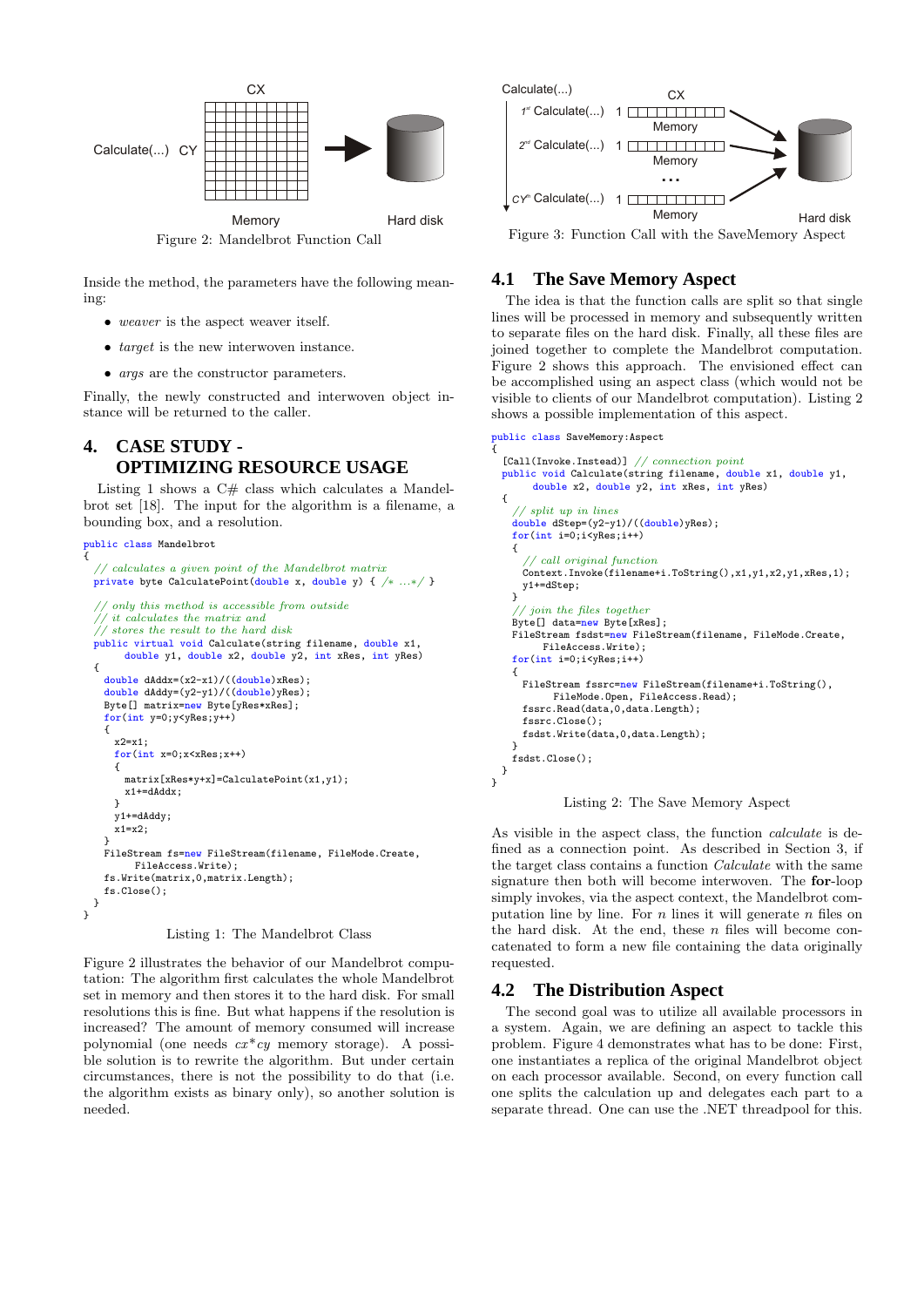

Figure 4: Function Call with the Distribution Aspect

The original Mandelbrot object gets the results back from each replica and joins them together. Listing 3 shows an excerpt of the actual  $C#$  implementation.

```
public class Distribute:Aspect
{
  private object[] instances;
 private int workcount;
/∗ ... ∗/
   // here we generate the copies from the mandelbrot component
 public override void ctor(Weaver weaver, object o, object[]
        args)
  {
     // get processor count from current system
    System.Int32 affinity=System.Diagnostics.Process.
          GetCurrentProcess().ProcessorAffinity.ToInt32();
    int iInstances=0;
    while(affinity!=0)
    {
      if((affinity & 1)!=0) iInstances++;
      affinity=affinity>>1;
    \overline{1}// and generate copies
    instances=new Object[iInstances];
    while(iInstances--!=0)
    {
      instances[iInstances]=weaver.CreateInstance(o,args);
    }
 \overline{ }// the connection point
  [Call(Invoke.Instead)]
 public void Calculate(string filename, double x1, double y1,
        double x2, double y2, int xRes, int yRes)
  {
     // split up calculation in threads
    workcount=instances.Length;
    int nyRes=yRes/workcount;
    double yStep=(y2-y1)/((double)yRes);
    double yRange=yStep*nyRes;
    AutoResetEvent ev=new AutoResetEvent(false);
    double ny1=y1;
    int iNum;
    for(iNum=0;iNum<instances.Length-1;iNum++)
    {
      double ny2=ny1+yRange;
      System.Threading.ThreadPool.QueueUserWorkItem(
        new WaitCallback(Distribute.InvokeWorker)<br>new WorkItem( // this is a container
          NorkItem( // this is a container for this.<br>\frac{1}{2} // aspect
                                   aspectev, \frac{1}{2} instances[iNum], \frac{1}{2} // man
          instances[iNum], // mandelbrot instance<br>GetFilename(iNum), // temporary filename
                                    temporary filename
          x1, ny1, x2, ny2, \frac{1}{10} boundaries<br>xRes. nvRes)): \frac{1}{10} resolution
          xRes, nyRes));
      ny1=ny2+yStep;
    }
    System.Threading.ThreadPool.QueueUserWorkItem(
      new WaitCallback(Distribute.InvokeWorker),
```

```
new WorkItem(this, ev, instances[iNum],GetFilename(iNum),
```

```
x1, ny1, x2, y2, xRes, yRes-(nyRes*(instances.Length
           -1))) );
    // wait until ready
    whilel(workcount!=0) ev. WaitOne();
    // join files
    FileStream fsdst=new FileStream(filename, FileMode.Create,
         FileAccess.Write);
    for(iNum=0;iNum<instances.Length;iNum++)
     Copy(GetFilename(iNum),fsdst); // copy file to filestream
   fsdst.Close();
  }
  // callback for threadpool
  public static void InvokeWorker(object para)
  {
     // unpack parameters from workitem and start calculation
    WorkItem item=(WorkItem)para;
   item.aspect.Context.InvokeOn(item.target, item.filename,
         item.x1, item.y1, item.x2, item.y2, item.xRes, item.
         yRes);
     // signal ready
    Interlocked.Decrement(ref item.aspect.workcount);
    item.readyevent.Set();
 }
}
```
Listing 3: The Distribution Aspect (excerpt)

The aspect class contains three important functions. The first is ctor, which will be called by the Weaver when the instance is created. It is used to create additional instances of the same type which may process function calls in parallel. The second is Calculate. This method contains the call attribute, which defines it as connection point as well. Here the function calls are executed in separate threads operating on disjunct copies of the Mandelbrot object.

# **4.3 The Client Side**

On the client side, only the instantiation of the Mandelbrot class changes. Depending on the actual runtime environment, one or the other aspect will become interwoven with the Mandelbrot class (Listing 4).

```
Mandelbrot mb;
   we need less memory usage
if(opt_memory.Checked)
  mb=Aspects.Weaver.CreateInstance(typeof(Mandelbrot),null,new
       SaveMemory()) as Mandelbrot;
 // we need more performance
else if(opt_speed.Checked)
 mb=Aspects.Weaver.CreateInstance(typeof(Mandelbrot),null,new
       Distribute("d:/temp")) as Mandelbrot;
 // we need nothing of both
else mb=new Mandelbrot();
```
Listing 4: The Client Side

The function call initiating the actual Mandelbrot computation does not change.

# **5. PERFORMANCE MEASUREMENTS**

After implementing a dynamic weaver and designing two aspects, we evaluate the performance impact of our dynamic aspect weaver. For our experiments, we have used a 1GHz Dual-Pentium III System with 256MB RAM. The first measurement evaluates object instantiation time. We have created objects with one to five member functions, comparing the behavior of our dynamic aspect weaver (invoked via CreateInstance) with the standard new operator's behavior. The aspect itself defines a connection point which will interweave with every function in the target class. Furthermore we have repeated each instantiation several times in a test run. The whole test cycle has been repeated 300 times for each category to obtain statistically relevant data.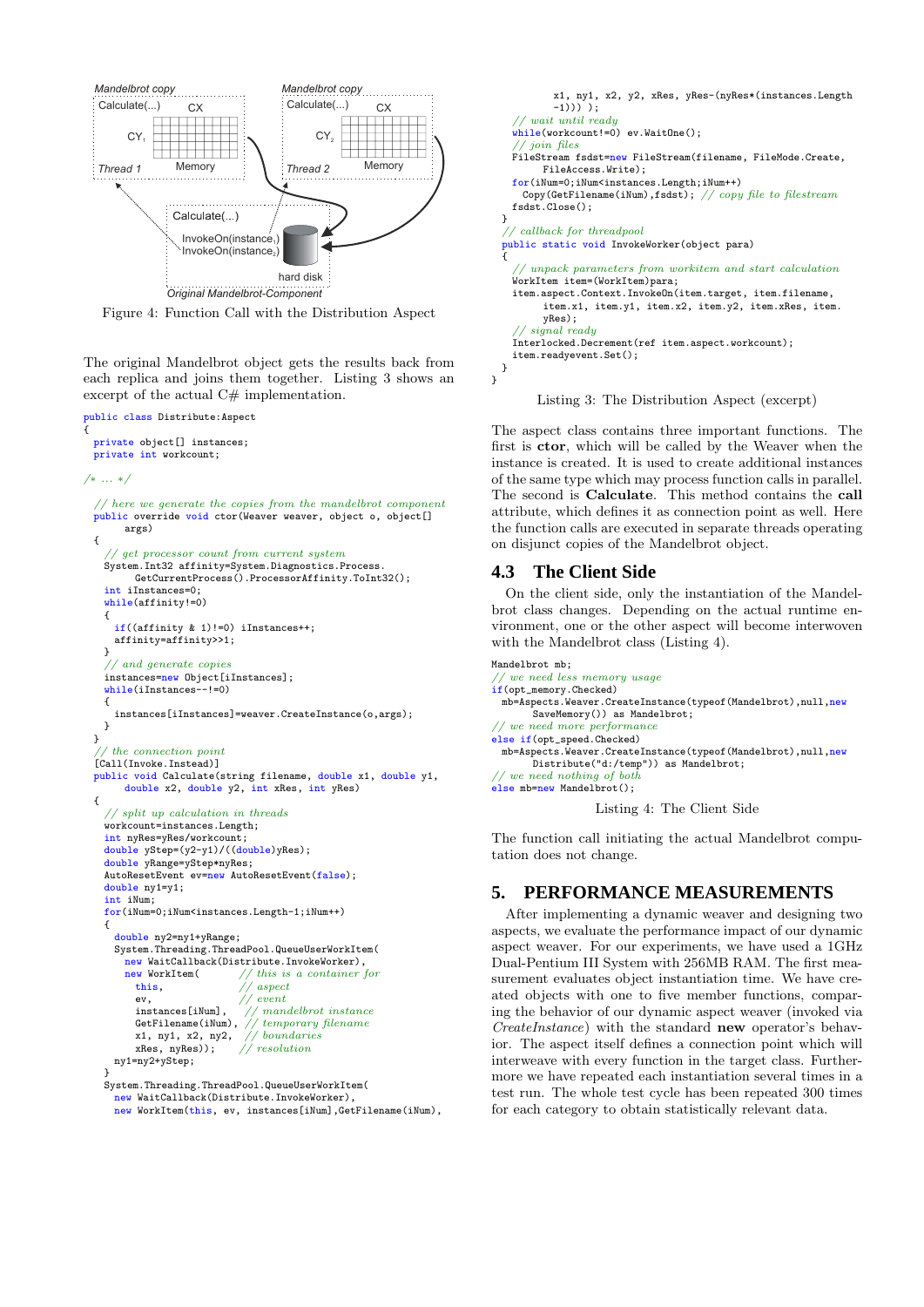

Figure 5: Average duration (300 measurements per bar) of object instantiation with the aspect weaver and with "new"

Figure 5 presents the result of our measurements. The columns show the complexity of the object (in this case the number of declared member functions). The first two rows belong to instantiations without an aspect (with the new statement). The last four rows are instantiations using our dynamic aspect weaver. The duration of the initial object instantiationis correlated with the complexity of the object. This is because for every function that exists in the target class, the weaver has to generate a connection code between aspect and target class. The second instantiation is much faster (approximately ten times faster) than the first one. Here the weaver can use the formerly generated code to instantiate a new object. Therefore, the duration does not depend on the object complexity (function count). The third and fourth instantiations are a bit faster than the second instantiation. In this case the intermediate language code (IL-code) has been fully processed by the just-in-time compiler and only native code will be executed. Comparing the instantiations with an aspect to the instantiations without an aspect, one can see that the first instantiation without an aspect is approximatly 20 times faster than with. Later on, object instantiation with our dynamic aspect weaver is by a factor or 12 slower than without aspect weaving.

In our second measurement we want to show the overhead of function calls with a varying parameter counts and the timing differences caused by the various types of connection points being used. As a test environment we used a function mix which consisted of 12 assignments, 8 control flow statements, and 4 function calls. Every 4th function call is interwoven with aspect code. In Figure 6 we show the results for the first call and Figure 7 shows the first repetition of each function call. First of all, one recognizes that each second call is much faster than its first occurance. Again, this effect is caused by the just-in-time compiler of the .NET runtime environment. But more important is the discovery that only



Figure 6: Average duration (300 measurements per point) of a first function call with several types of connection points in a function mix



Figure 7: Average duration (300 measurements per point) of a second function call with several types of connection points in a function mix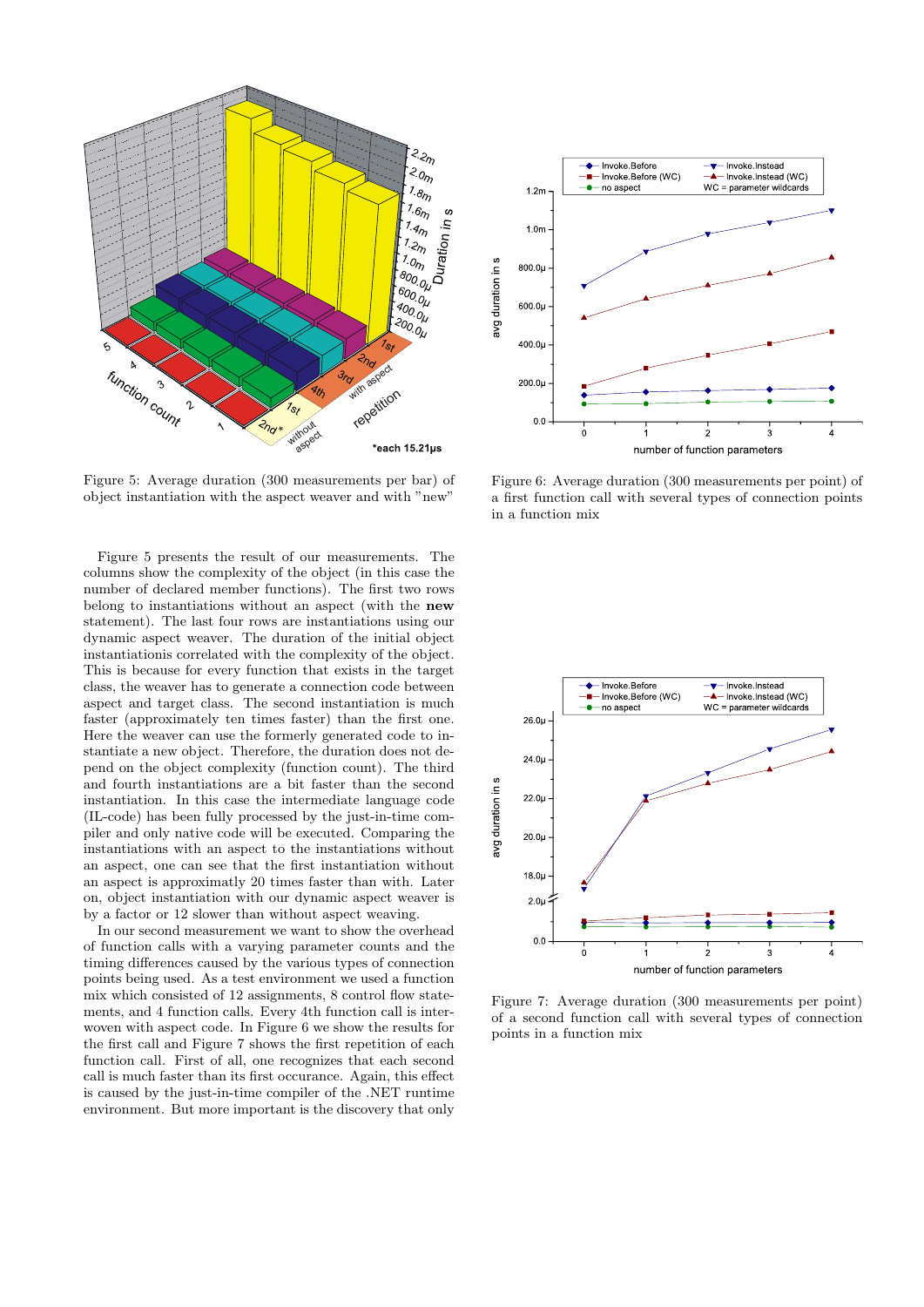

Figure 8: Comparison of average duration (20 measurements per point) between both aspects and without any aspect in the mandelbrot component



Figure 9: Comparison of average peak memory usage (20 measurements per point) between both aspects and without any aspect in the mandelbrot component

Invoke.Before connection points and calls without an aspect have nearly constant execution times (the influence of submitted parameters is barely measurable). In the three other cases the execution time increases with the number of parameters. In this case, special code will be execuded, which deal with the different signatures of the target class function and the function declared as a connection point. The last point one sees is that Invoke.Instead connection points take much longer (approximately 20 times longer) than Invoke.Before connection points. This phenomena is explained by the late binding of the target class function calls through the Aspect Context.

Back to our example, we show the impact of both, the Distribution and the Save Memory Aspect on our system resources. Figure 8 shows the average duration of the mandelbrot calculation in dependence on the number of calculated columns in the mandelbrot matrix  $(CX)$ . We sketched out two representive row counts  $(CY)$  for the three cases. For a row count of 4096 one can see that the algorithm with the Distribution Aspect assigned is approximately twice as fast as it is without an aspect. With a Save Memory aspect we have a performance gap of approximately fifty percent compared to the calculation without an aspect. But with a row count of 20480 the situation changes markedly.

Beginning at a column count of approximately 17200 the algorithm assigned the Save Memory aspect gets the best performance. The explanation for that is shown in Figure 9. One sees that in the measurements with a column count 12288 the maximum of available physical memory has been exhausted. On the other hand, the Algorithm with the Save memory aspect assigned uses a consistently low amount of memory. This prevents it from swapping out memory and so decreasing its performance.

#### **6. CONCLUSIONS**

Aspect-oriented programming (AOP) is a relatively new approach for separation of concerns in software development. AOP makes it possible to modularize crosscutting aspects of a system.

We have presented our approach to dynamic management of aspect information at program runtime. We have introduced a novel technique called "dynamic aspect weaving" which allows for late binding (weaving) of aspect code and functional code. Using our approach, it is possible to decide at runtime whether a component should be instantiated with support for a particular aspect or not. We have implemented our approach in context of the language  $C#$  and the .NET environment. Relying on the .NET support for a variety of programming languages, our approach is not restricted to C#, but works for all of the .NET languages.

Our current implementation has some constraints for the programmer of a component. Currently, only virtual methods can be interwoven dynamically. The reason for this lies in our implementation of late binding of the function calls. Currently the Weaver "overrides" the function so that the virtual method table maintained inside the .NET virtual machine points to the woven function (the version enriched with aspect information). Other members of a class, such as fields, properties, static, and class functions currently cannot be accessed this way. However, recursively applying the AOP techniques described here and in [20], it is a simple task to generate proxy classes which substitute non virtual member functions and fields with their virtual counterparts.